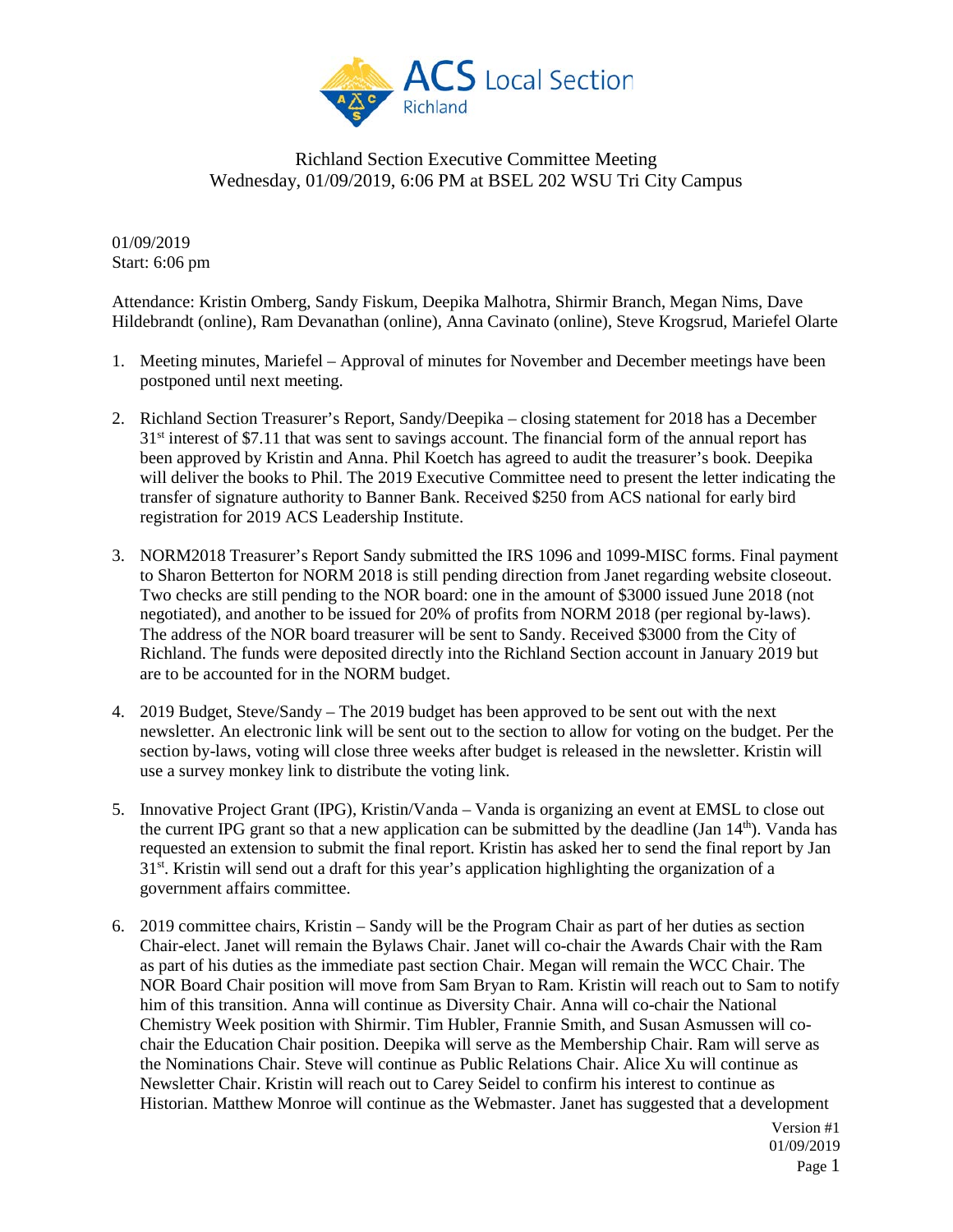

team be organized for the redesign of the Section website. Mariefel will serve as the Earth Day coordinator.

- 7. Local section Fellow nominations, Kristin The section can nominate one person for LS Fellow. Nominations are due April 1<sup>st</sup>. Janet and Ram will begin preparing for nominations in February.
- 8. Mid-Columbia Science Fair, Kristin Kristin has reached out to Jeff Brown, the fair organizer, regarding the local section involvement. The fair will take place on March 14 – 16, 2019; judging will be on the 14<sup>th</sup> and awards will be on the 16<sup>th</sup>. The Section will donate a \$325 grant to the fair, plus two \$50 awards that will be given in Karen Grant's name. Kristin, as Chair, will present the awards at the awards ceremony. Dave will be working with David Gothal (PNNL) to coordinate judges. The call for volunteers is to be released in the next newsletter.
- 9. Leadership Institute, Kristin Sandy will be attending the Leadership Institute. Janet has proposed we raise an issue with support for electronic voting at the institute.
- 10. 2019 calendar for standing activities, Kristin We will continue to meet on the second Wednesday of every month. Kristin will inquire about continuing to meet in BSEL 202. Janet has recommended a 12-month calendar be listed on the section website to be populated with standing activities (science fair, regional/national meetings, girls in science, etc.), as well as being updated as new activities occur.
- 11. Location section activity survey, Kristin The activity survey received 16 respondents. Top votes included: Coyote Canyon Mammoth Day and Lamb Weston potato plant. Kristin will inquire for tours at Lamb Weston. Other suggestions included: Walula paper mill, vitrification plant, Darigold, Walter Clore Wine Center, Boardman coal plant, and Sandvik Special Metals plant in Finley.
- 12. Committee Updates
	- a. The WCC is finishing plans for the Expanding Your Horizons Conference on Feb 9, 2019. The WCC is planning a Hanford History series in March 2019. The first event on 01 March 2019 will feature talks from Cal Delegard and Michele Gerber at the REACH on the history of Hanford. WCC is confirming with the REACH about admission fees for attendees. The second event will feature the Daughters of Hanford, with plans to be held at WSU. Sandy has suggested reaching out ANS, AIChE, and HPS to co-host the event. WCC is currently working with SPARK at PNNL to promote these events. Mariefel has two cases of water to serve at the event. The announcements for these events will be included in the newsletter.
	- b. Deepika has asked for suggestions to involve the community in section events. Kristin has suggested involving community members in advocacy training (to be sponsored under the IP grant) by advertising in public places. Mariefel has suggested reaching out to high school and college students.
	- c. Steve has been working on locating Gale Groom. He may have found her daughter in Massachusetts, as well as a street address for Gale. He has sent letters to both addresses and is waiting for a response.

Version #1 01/09/2019 Page 2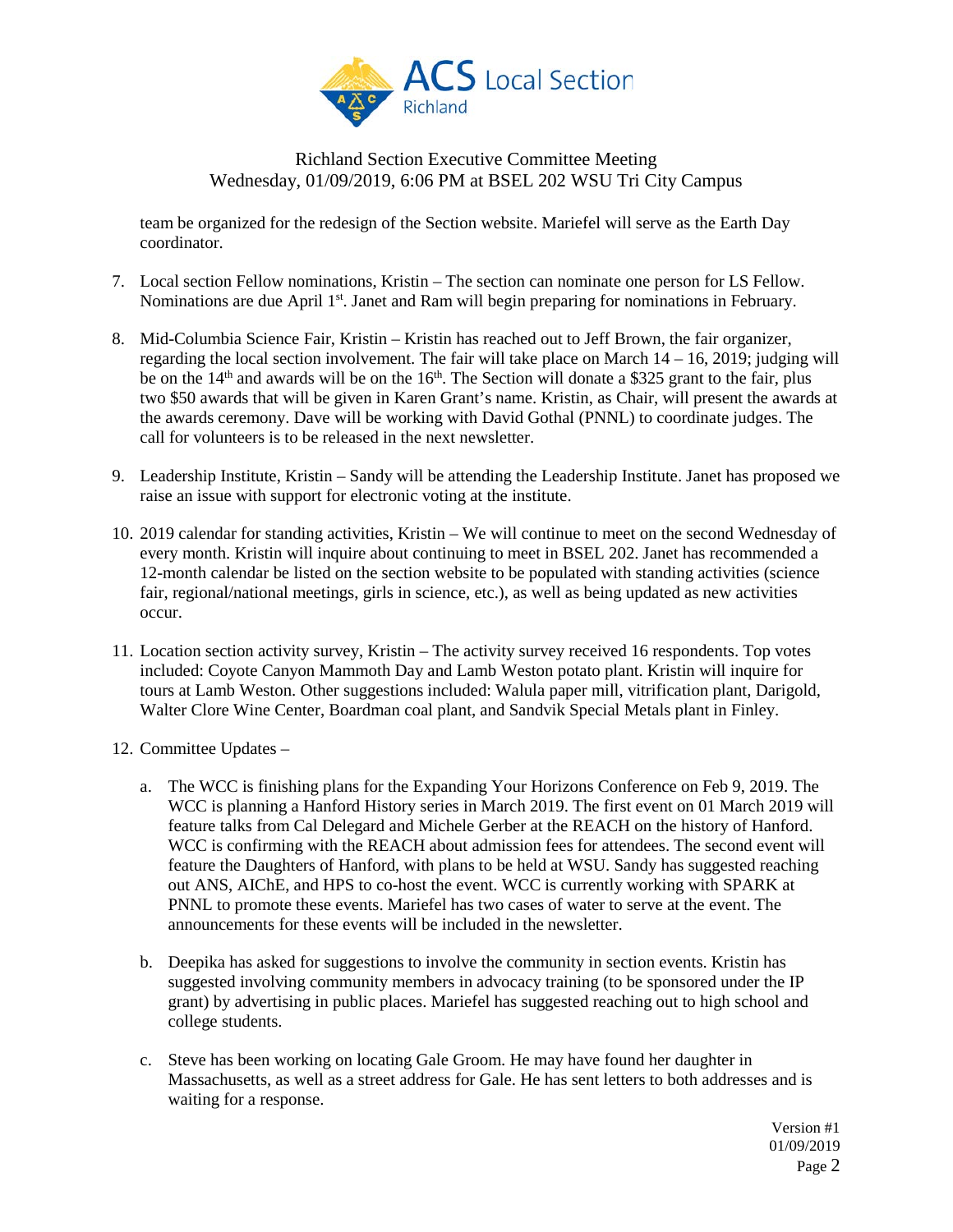

- d. ACS has a Program-in-a-box on 23 Feb 2019. Steve has reached out the Big Ben Community College to gauge their interest in hosting a program. Anna has suggested that the local section order the box and have delivered to Big Ben.
- e. EOU chem club will hold a Saturday Science event on 09 Feb 2019 with Treasure Valley Community College. Anna has sent a flyer detailing this event to Kristin. EOU will host another Saturday Science in April at the Umatilla Reservation. These events can be sponsored partially with the funds highlighted in the budget item for the Diversity Affairs Committee.
- f. Janet has an update from the NOR Board: the NORM 2019 meeting will be in at Portland State University. The meeting will be 16 – 19 June 2019.
- g. The 2018 annual report is due 15 Feb 2019. Organizers for each activity held in 2018 need to submit reports to Ram, Anna, or Janet, who will then determine which events will be nominated for ChemLuminary awards.
- 13. Strategic planning retreat, Kristin The retreat is scheduled for 13 14 April 2019. A section membership survey will be developed. Those who are interested in attending should reach out to Kristin. A venue is also needed for this event. The event will consist of about  $12 - 15$  people. The space will need to accommodate post-its and easel materials. Mariefel has reached out to the Richland Community Center. The Center is currently closed for renovations. WSU was recommended as a venue. Sandy will inquire about food options. Mariefel will look into organizing rooms at BSEL.
- 14. Janet's retirement party, Janet Janet's less formal retirement party will be held on Thursday, 31 Jan 2019, 4:00 – 6:30 pm at Joker's event center inside Atomic Bowling Lanes on Wellsian Way. The official retirement party will be held at BSF/CSF atrium 18 Jan 2019,  $1:00 - 2:00$  pm.

Meeting adjourned: 7:24 pm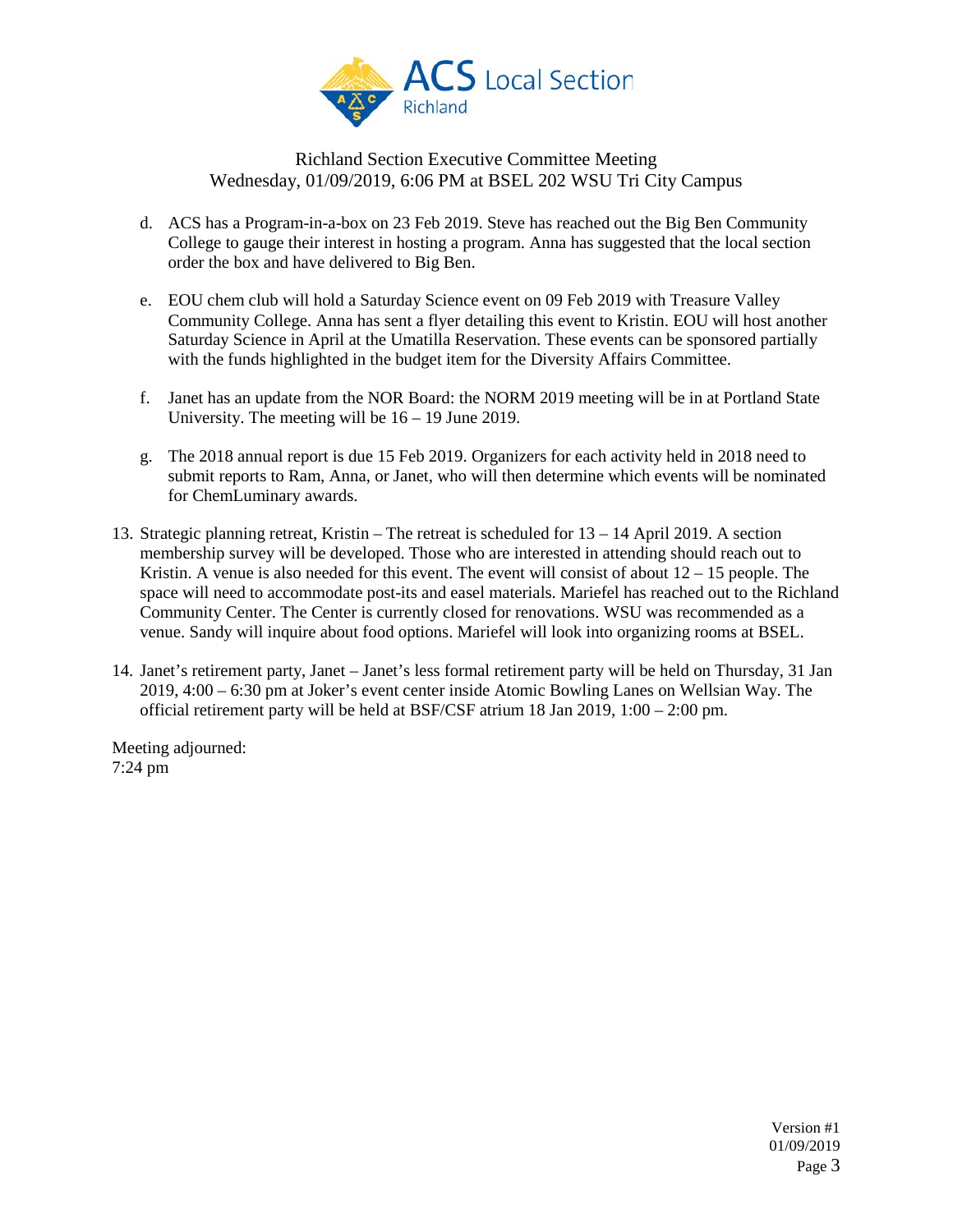

| <b>ACS Richland Section</b><br><b>Treasurer's Report</b>                                               |             |                           |                    |                           |  |  |  |  |  |  |
|--------------------------------------------------------------------------------------------------------|-------------|---------------------------|--------------------|---------------------------|--|--|--|--|--|--|
| January 9, 2019<br>Closing for Calendar Year 2018                                                      |             |                           |                    |                           |  |  |  |  |  |  |
| <b>Activities</b><br>Submitted Annual Report to ACS for 2018, Anna approved. Pending Kristin's review. |             |                           |                    |                           |  |  |  |  |  |  |
| <b>Starting Balance</b><br>Savings                                                                     | \$18,899.73 |                           |                    |                           |  |  |  |  |  |  |
| Checking                                                                                               | \$14,320.48 |                           |                    |                           |  |  |  |  |  |  |
| $\label{eq:receipts} \textbf{Receipts}$                                                                |             |                           |                    |                           |  |  |  |  |  |  |
| From                                                                                                   | Amount      | <b>Budget</b><br>Category | Date               | Directed to:              |  |  |  |  |  |  |
| Savings account at Banner Bank                                                                         | \$7.11      | 8                         | 2018-12-31 Savings |                           |  |  |  |  |  |  |
| Total receipts this period                                                                             | \$7.11      |                           |                    |                           |  |  |  |  |  |  |
|                                                                                                        |             |                           |                    |                           |  |  |  |  |  |  |
| <b>Expenses</b><br>To (date billed)                                                                    | Amount      | <b>Budget</b>             | Date Paid          | Description; check number |  |  |  |  |  |  |
|                                                                                                        |             | Category                  |                    |                           |  |  |  |  |  |  |
|                                                                                                        |             |                           |                    |                           |  |  |  |  |  |  |
|                                                                                                        |             |                           |                    |                           |  |  |  |  |  |  |
| Total spent this period                                                                                | \$0.00      |                           |                    |                           |  |  |  |  |  |  |
| <b>Ending Balance</b>                                                                                  |             |                           |                    |                           |  |  |  |  |  |  |
| Savings                                                                                                | \$18,906.84 |                           |                    |                           |  |  |  |  |  |  |
| Checking                                                                                               | \$14,320.48 |                           |                    |                           |  |  |  |  |  |  |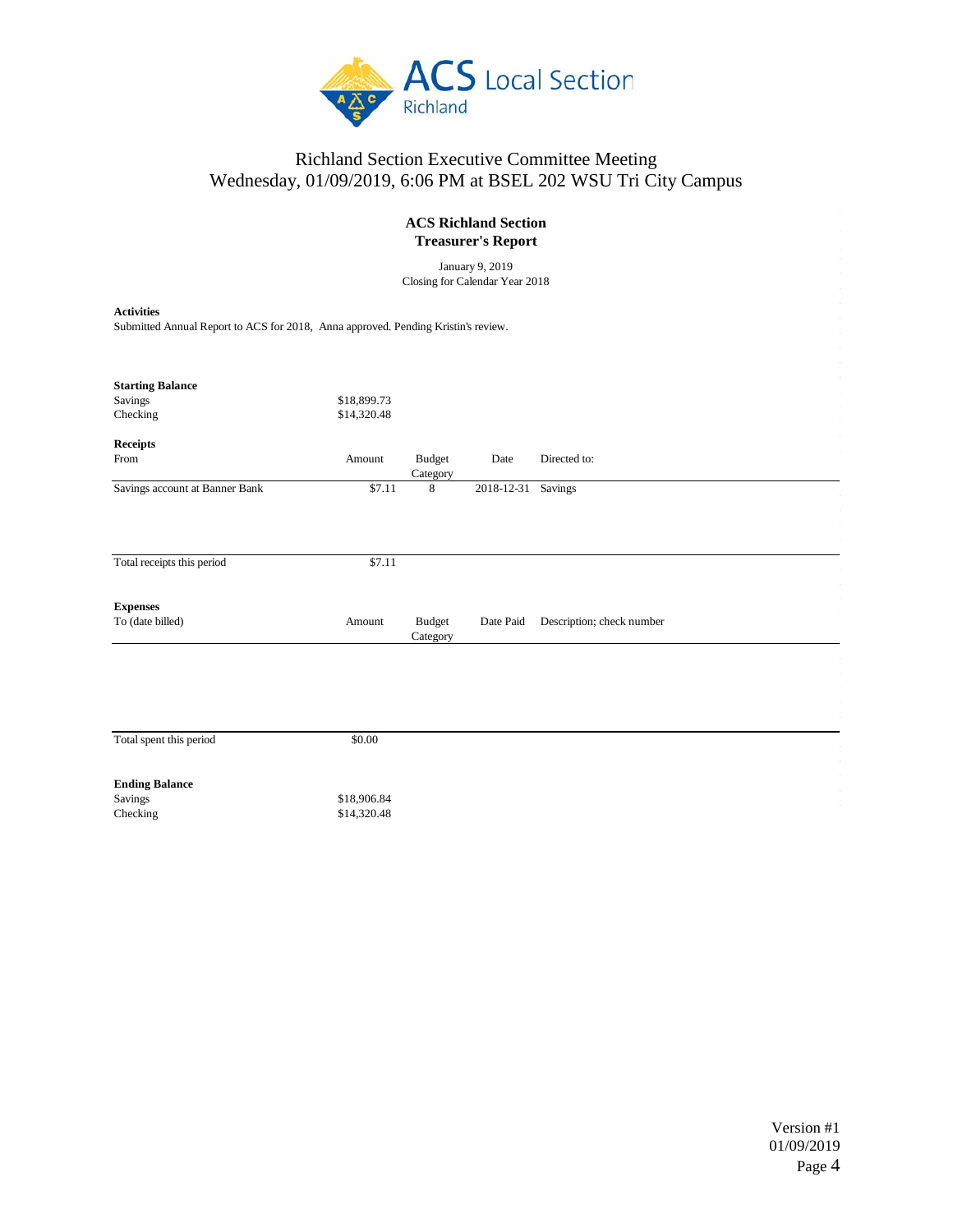

| <b>ACS Richland Section</b><br><b>Treasurer's Report</b>                                                                                                                                                               |                            |                           |                                   |                           |  |  |  |  |  |  |
|------------------------------------------------------------------------------------------------------------------------------------------------------------------------------------------------------------------------|----------------------------|---------------------------|-----------------------------------|---------------------------|--|--|--|--|--|--|
| January 9, 2019                                                                                                                                                                                                        |                            |                           |                                   |                           |  |  |  |  |  |  |
| <b>Activities</b><br>The \$3000 check from City of Richland is the first payment into Richland Section account from NORM2018.<br>Pending: meeting with Banner Bank and transfer of checking account control to Deepika |                            |                           |                                   |                           |  |  |  |  |  |  |
| <b>Starting Balance</b><br>Savings<br>Checking                                                                                                                                                                         | \$18,906.84<br>\$14,320.48 |                           |                                   |                           |  |  |  |  |  |  |
| <b>Receipts</b><br>From                                                                                                                                                                                                | Amount                     | <b>Budget</b><br>Category | Date                              | Directed to:              |  |  |  |  |  |  |
| ACS/Early bird registration discount<br>City of Richland for NORM2018                                                                                                                                                  | \$250.00<br>\$3,000.00     | 11b<br>11c                | 2019-01-05<br>2019-01-02 Checking | Checking                  |  |  |  |  |  |  |
| Total receipts this period                                                                                                                                                                                             | \$3,250.00                 |                           |                                   |                           |  |  |  |  |  |  |
| <b>Expenses</b><br>To (date billed)                                                                                                                                                                                    | Amount                     | <b>Budget</b><br>Category | Date Paid                         | Description; check number |  |  |  |  |  |  |
| Total spent this period                                                                                                                                                                                                | \$0.00                     |                           |                                   |                           |  |  |  |  |  |  |
| <b>Ending Balance</b><br>Savings<br>Checking                                                                                                                                                                           | \$18,906.84<br>\$17,570.48 |                           |                                   |                           |  |  |  |  |  |  |